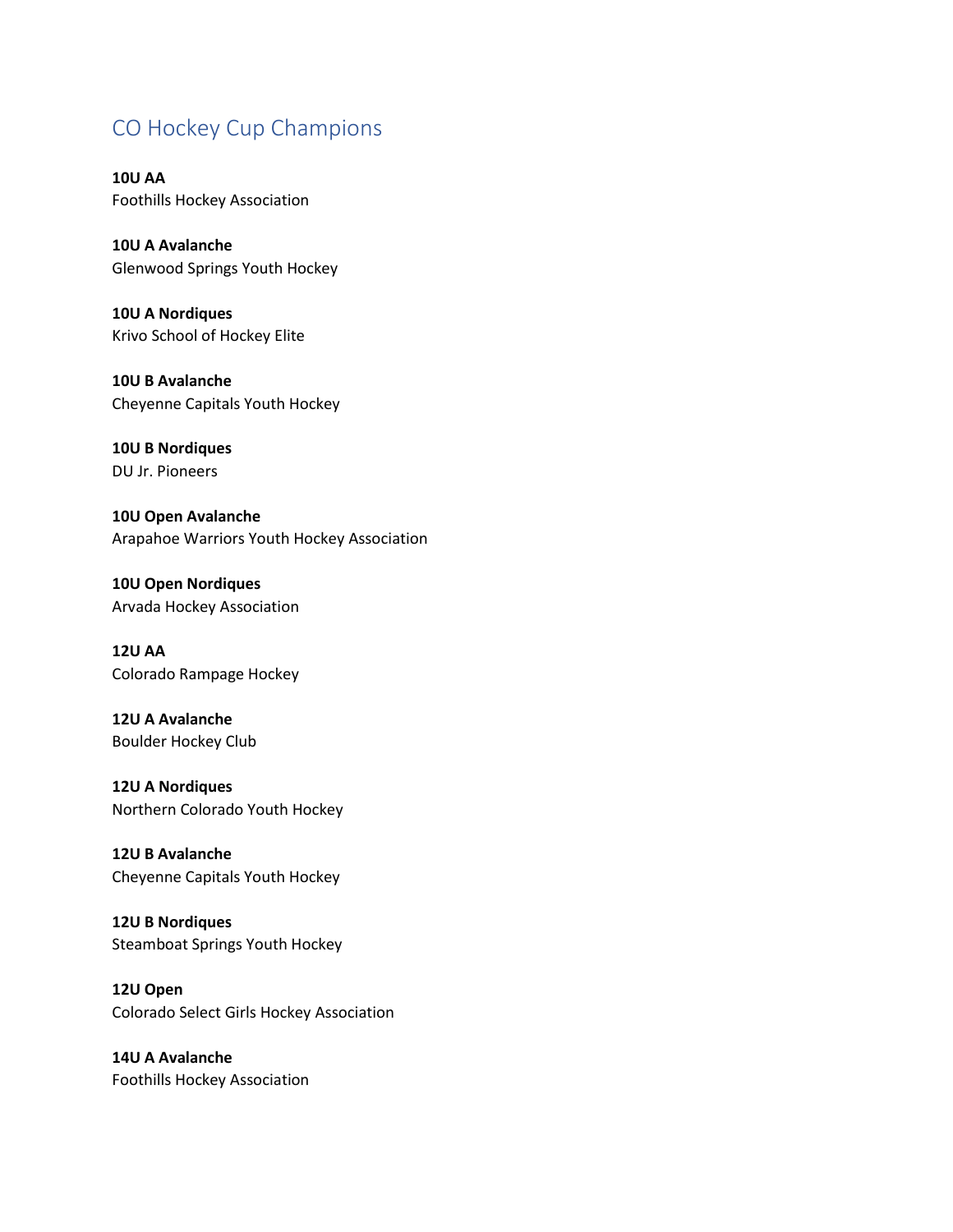**14U A Nordiques** Hockey Club Lafayette

**14U B** Arapahoe Warriors Youth Hockey Association

**14U Open** Arvada Hockey Association

**18U Open** Hyland Hills Hockey Association

## CAHA State Champions

**10U AA** Colorado Rampage Hockey

**10U A** Vail Mountaineers Hockey Club

**10U B** Arapahoe Warriors Youth Hockey Association

**10U Open** Arapahoe Warriors Youth Hockey Association

**12U AA** Littleton Youth Hockey Association

**12U A** Littleton Youth Hockey Association

**12U B** Littleton Youth Hockey Association

**12U Open** Arapahoe Warriors Youth Hockey Association

**14U A** Telluride Lizard Heads Hockey Club

**14U B** Littleton Youth Hockey Association